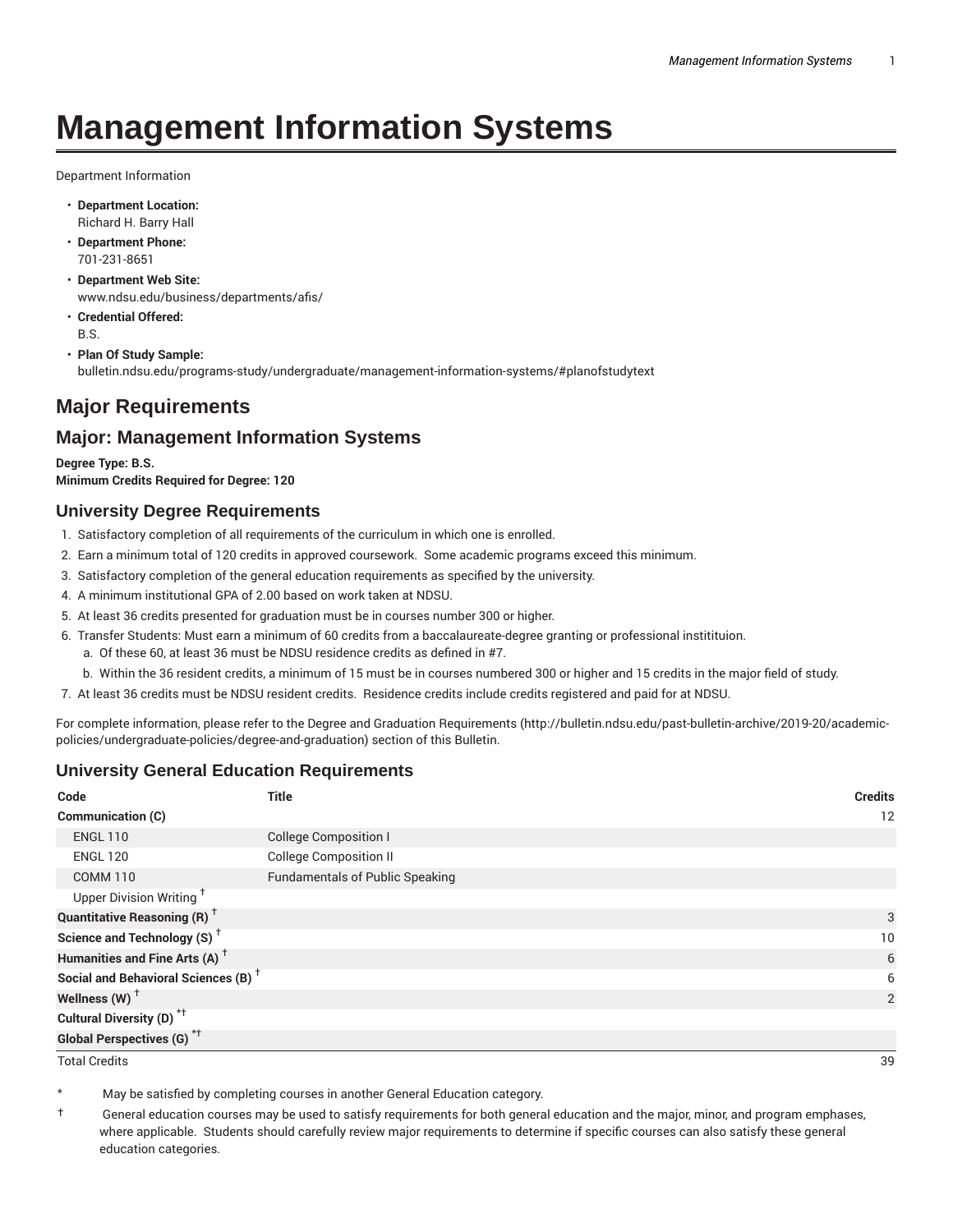• A list of university approved general education courses and administrative policies are available here (http://bulletin.ndsu.edu/past-bulletinarchive/2019-20/academic-policies/undergraduate-policies/general-education/#genedcoursestext).

#### **Major Requirements**

| Code                                                                                                                                                                         | <b>Title</b>                                                                                                                                                                                                                                 | <b>Credits</b> |  |  |
|------------------------------------------------------------------------------------------------------------------------------------------------------------------------------|----------------------------------------------------------------------------------------------------------------------------------------------------------------------------------------------------------------------------------------------|----------------|--|--|
|                                                                                                                                                                              | All courses taken for the Management Information Systems Major require a grade of C or better. A minimum 2.5 cumulative GPA is required for<br>admission to the professional program, to enroll in 300 - 400 level courses, and to graduate. |                |  |  |
| Admission to the Professional Program                                                                                                                                        |                                                                                                                                                                                                                                              |                |  |  |
| <b>COMM 110</b>                                                                                                                                                              | Fundamentals of Public Speaking (May satisfy general education category C) <sup>*</sup>                                                                                                                                                      | 3              |  |  |
| <b>ENGL 120</b>                                                                                                                                                              | College Composition II (May satisfy general education category C) <sup>*</sup>                                                                                                                                                               | 3              |  |  |
| <b>ECON 201</b>                                                                                                                                                              | Principles of Microeconomics (May satisfy general education category B and G)                                                                                                                                                                | 3              |  |  |
| <b>ECON 202</b>                                                                                                                                                              | Principles of Macroeconomics (May satisfy general education category B and G)                                                                                                                                                                |                |  |  |
| <b>MATH 144</b>                                                                                                                                                              | <b>Mathematics for Business</b>                                                                                                                                                                                                              | 4              |  |  |
| <b>PSYC 111</b>                                                                                                                                                              | Introduction to Psychology (May satisfy general education category B)                                                                                                                                                                        | 3              |  |  |
| or SOC 110                                                                                                                                                                   | Introduction to Sociology                                                                                                                                                                                                                    |                |  |  |
| <b>Management Information System Major Requirements</b>                                                                                                                      |                                                                                                                                                                                                                                              |                |  |  |
| ACCT 200                                                                                                                                                                     | Elements of Accounting I                                                                                                                                                                                                                     | 3              |  |  |
| ACCT 201                                                                                                                                                                     | Elements of Accounting II                                                                                                                                                                                                                    | 3              |  |  |
| <b>MIS 116</b>                                                                                                                                                               | Business Use of Computers (May satisfy general education category S)                                                                                                                                                                         | 3              |  |  |
| <b>PHIL 216</b>                                                                                                                                                              | Business Ethics (May satisfy general education category A)                                                                                                                                                                                   | 3              |  |  |
| <b>STAT 330</b>                                                                                                                                                              | Introductory Statistics (May satisfy general education category R)                                                                                                                                                                           | 3              |  |  |
| <b>STAT 331</b>                                                                                                                                                              | <b>Regression Analysis</b>                                                                                                                                                                                                                   | $\overline{2}$ |  |  |
| <b>CSCI 227</b>                                                                                                                                                              | Computing Fundamentals I (Fall)                                                                                                                                                                                                              | 3              |  |  |
| <b>ECON 201</b>                                                                                                                                                              | Principles of Microeconomics <sup>2</sup>                                                                                                                                                                                                    | 3              |  |  |
| <b>ECON 202</b>                                                                                                                                                              | Principles of Macroeconomics                                                                                                                                                                                                                 |                |  |  |
| <b>CSCI 228</b>                                                                                                                                                              | Computing Fundamentals II (Spring)                                                                                                                                                                                                           | 3              |  |  |
| <b>ENGL 320</b>                                                                                                                                                              | <b>Business and Professional Writing</b>                                                                                                                                                                                                     | 3              |  |  |
|                                                                                                                                                                              | Admission to the Professional Program required prior to taking the following courses                                                                                                                                                         |                |  |  |
| <b>FIN 320</b>                                                                                                                                                               | Principles of Finance                                                                                                                                                                                                                        | 3              |  |  |
| <b>MGMT 320</b>                                                                                                                                                              | Foundations of Management                                                                                                                                                                                                                    | 3              |  |  |
| <b>MGMT 360</b>                                                                                                                                                              | <b>Operations Management</b>                                                                                                                                                                                                                 | 3              |  |  |
| <b>MRKT 320</b>                                                                                                                                                              | Foundations of Marketing                                                                                                                                                                                                                     | 3              |  |  |
| <b>BUSN 430</b>                                                                                                                                                              | Legal and Social Environment of Business                                                                                                                                                                                                     | 3              |  |  |
| <b>BUSN 489</b>                                                                                                                                                              | Strategic Management (Capstone Course)                                                                                                                                                                                                       | 3              |  |  |
| <b>MIS 320</b>                                                                                                                                                               | Management Information Systems                                                                                                                                                                                                               | 3              |  |  |
| MIS 315                                                                                                                                                                      | System Analysis and Design (requires a grade of C or better)                                                                                                                                                                                 | 3              |  |  |
| <b>MIS 350</b>                                                                                                                                                               | <b>Enterprise Systems</b>                                                                                                                                                                                                                    | 3              |  |  |
| <b>MIS 375</b>                                                                                                                                                               | Database Design for Business Application (S)                                                                                                                                                                                                 | 3              |  |  |
| MIS 376                                                                                                                                                                      | Data and Telecommunications Administration (F)                                                                                                                                                                                               | 3              |  |  |
| <b>MIS 470</b>                                                                                                                                                               | Information Systems (S)                                                                                                                                                                                                                      | 3              |  |  |
| <b>CSCI 312</b>                                                                                                                                                              | Survey of Programming Languages (F)                                                                                                                                                                                                          | 3              |  |  |
| <b>Management Information Systems Practicum</b>                                                                                                                              |                                                                                                                                                                                                                                              |                |  |  |
| Student must complete one of the following options:                                                                                                                          |                                                                                                                                                                                                                                              | 3              |  |  |
| MIS 397                                                                                                                                                                      |                                                                                                                                                                                                                                              |                |  |  |
| MIS 413                                                                                                                                                                      | MIS Service Internship                                                                                                                                                                                                                       |                |  |  |
| <b>AGEC 371</b>                                                                                                                                                              | <b>Export Management</b>                                                                                                                                                                                                                     |                |  |  |
|                                                                                                                                                                              | Elective Requirements for MIS Major (Elective courses can only be used to fulfill ONE requirement)                                                                                                                                           |                |  |  |
| 1) Programming Elective: Select one course from the following or an intermediate or advanced CSCI course that was not the teaching<br>3<br>language of CSCI 227 or CSCI 228. |                                                                                                                                                                                                                                              |                |  |  |

| <b>CSCI 125</b> | <b>Beginning COBOL</b>            |
|-----------------|-----------------------------------|
| <b>CSCI 172</b> | Intermediate Programming Concepts |
| <b>CSCI 213</b> | Modern Software Development       |
| <b>CSCI 371</b> | Web Scripting Languages           |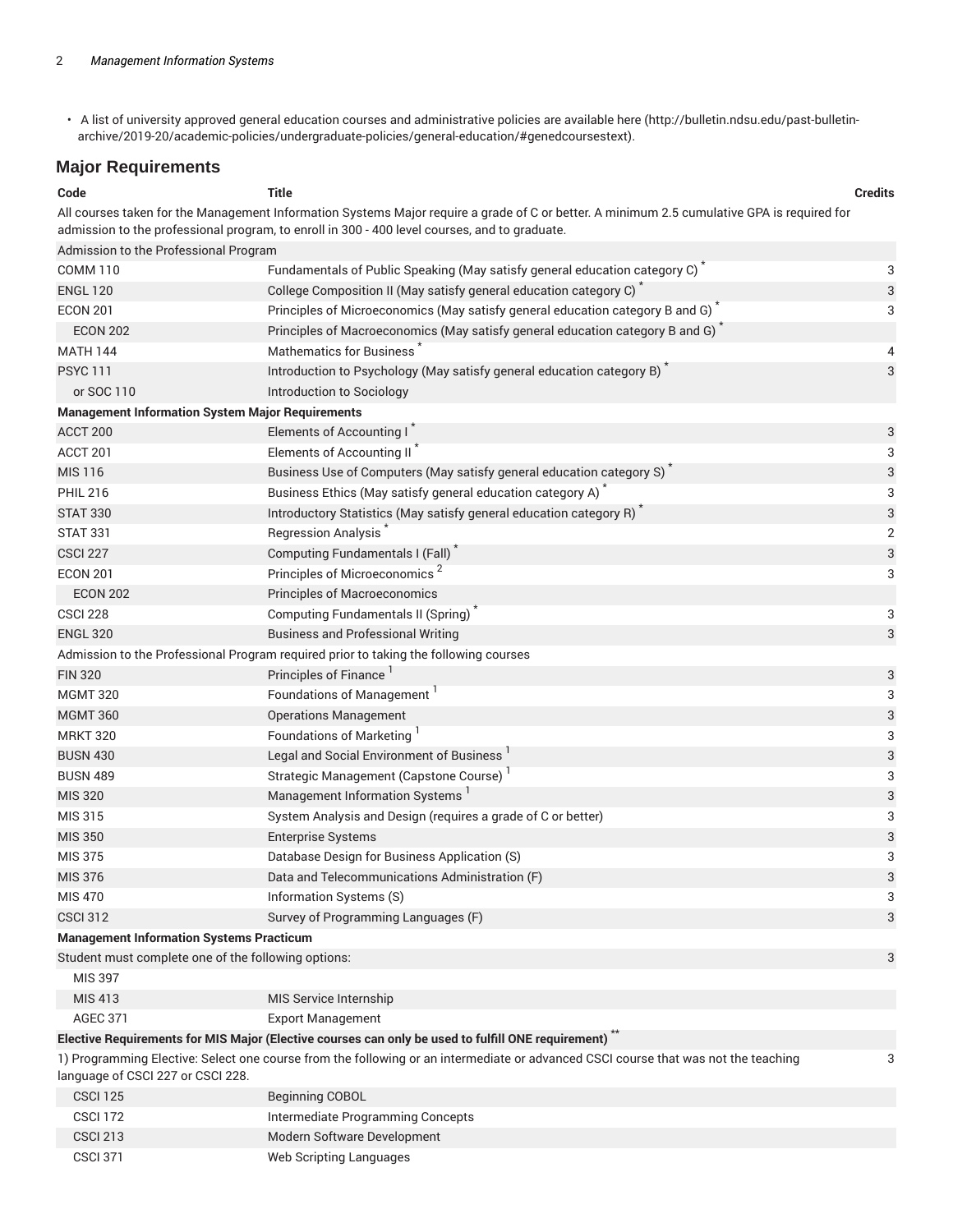3

| <b>ECE 173</b>                                                                                                                                           | Introduction to Computing                                                                                            |   |  |
|----------------------------------------------------------------------------------------------------------------------------------------------------------|----------------------------------------------------------------------------------------------------------------------|---|--|
|                                                                                                                                                          | 2) Technology Elective I: Any 300-400 level CSCI or MIS class not used to satisfy another MIS program requirement or | 3 |  |
| <b>ECE 173</b>                                                                                                                                           | Introduction to Computing                                                                                            |   |  |
| <b>ECE 275</b>                                                                                                                                           | Digital Design                                                                                                       |   |  |
| <b>CSCI 125</b>                                                                                                                                          | <b>Beginning COBOL</b>                                                                                               |   |  |
| <b>CSCI 172</b>                                                                                                                                          | Intermediate Programming Concepts                                                                                    |   |  |
| <b>CSCI 222</b>                                                                                                                                          | <b>Discrete Mathematics</b>                                                                                          |   |  |
| <b>CSCI 277</b>                                                                                                                                          | Introduction to UNIX                                                                                                 |   |  |
| <b>CSCI 345</b>                                                                                                                                          | <b>Topics on Personal Computers</b>                                                                                  |   |  |
| <b>CSCI 371</b>                                                                                                                                          | Web Scripting Languages                                                                                              |   |  |
| <b>CSCI 469</b>                                                                                                                                          | <b>Network Security</b>                                                                                              |   |  |
| <b>CSCI 473</b>                                                                                                                                          | Foundations of the Digital Enterprise                                                                                |   |  |
| CSCI <sub>488</sub>                                                                                                                                      | Human-Computer Interaction                                                                                           |   |  |
| CSCI 489                                                                                                                                                 | Social Implications of Computers                                                                                     |   |  |
| <b>MIS 340</b>                                                                                                                                           | Applied Business Intelligence                                                                                        |   |  |
| MIS 412                                                                                                                                                  | Computer Crime, Forensics, and Investigation                                                                         |   |  |
| MIS 460                                                                                                                                                  | Enterprise Infrastructure I                                                                                          |   |  |
| <b>MIS 479</b>                                                                                                                                           | Decision Support and Intelligent Systems                                                                             |   |  |
| <b>IME 456</b>                                                                                                                                           | Program and Project Management                                                                                       |   |  |
| 3) Technology Elective II: Take two courses from IME 456 or any 300 or 400 level CSCI or MIS course not used to satisfy another MIS major<br>requirement |                                                                                                                      |   |  |
|                                                                                                                                                          |                                                                                                                      |   |  |

4) Business Elective: Any 300-400 level CoB course not used to satisfy other major requirements, CSCI 473, or ECON 324. (Excludes internships, study abroad, LEAD courses & MIS 371; includes courses cross-listed with CoB courses)

Total Credits 102

- Pre-college and pre-management information systems major courses. A grade of 'C' or better for pre-college and pre-management information systems major courses is required for admission into the Management Information Systems major.
- 1 Denotes Common Body of Knowledge (CBK) course.
- 2 Take course not taken prior to admission to professional program

#### **Degree Requirements and Notes**

- Students follow the published curricula for management information systems program of study from the semester/year of entrance in the College of Business to graduation provided enrollment at NDSU has not been discontinued for more than one year. Students who change their major are subject to meeting the curricular requirements in effect at the time the new major is declared.
- Business courses from programs that do not hold AACSB International accreditation cannot be used for major or minor requirements in the College of Business (CoB); such courses may be eligible for use as free electives.
- The CoB accepts a maximum of nine credits of non-NDSU 300-400 level business courses from AACSB programs with approval of the department.
- Admission to the MIS major is required to enroll in the advanced 300 or 400 level courses in the CoB.
- A grade of 'C' or better is required in transfer courses accepted for ACCT 200 Elements of Accounting I and ACCT 201 Elements of Accounting II and all 300-400 level accounting, business administration, finance, management, management information systems, and marketing courses.
- A letter grade must be earned in any course that fulfills a major requirement (with the exception of some practicum options and BUSN 301).
- Requirements for graduation are those in existence at the time of admission to the MIS major.
- Of the credits completed in residence at least 30 credits must be in 300-400 level CoB courses.
- Students must be accepted to the MIS major prior to the completion of the last 30 credits in 300 and 400 level CoB courses.
- A Business Administration minor is NOT offered with this major.
- For multiple majors within the CoB, at least 15 unique credits of 300-400 level CoB courses must exist between the majors.
- Prerequisite for Management Information Systems Practicum: MIS 320 with a grade of C or better.

## **Minor Requirements**

#### **Management Information Systems Minor**

#### **Minor Requirements**

**Required Credits: 21**